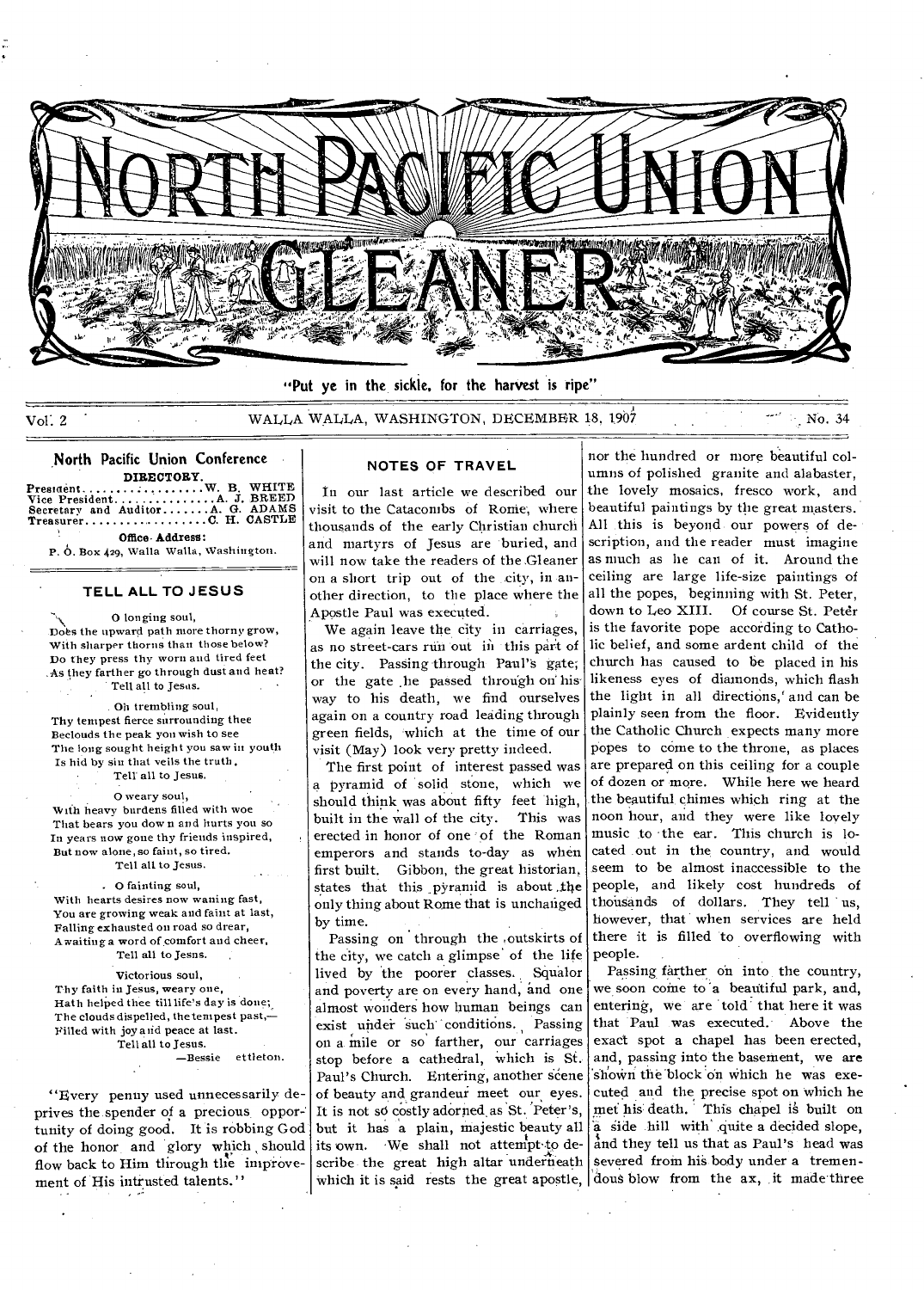## 2 NORTH PACIFIC UNION GLEANER

bounds on the ground, and at once there sprang up at these spots three springs, or fountains, which are there to-day. We are somewhat in doubt as to all this, but are of the opinion that the ground of his execution is correctly located, as it can be easily proven that'at this spot in the country the Romans had an old execution ground, and it is quite probable that here the great apostle suffered death.

Erected over these three fountains above mentioned are beautiful little monuments, and carved on each is a wonderful piece of work, representing the expression and\_ color of the face after the head had been severed from the body a short time. The final, or last, expression is one of sweet trust and repose after fighting the good fight and keeping the faith to the end.

On returning to the city, Elder Chas. Everson, our guide, led the way into a beautiful little cemetery, and soon we were all standing by a little mound of earth where only a short while before he had laid to rest a darling child.

Our missionaries in foreign lands, far away from home and friends, have many sad and trying experiences, and should be often remembered in the prayers of the church.

In our next article we will speak of other places of interest in this ancient, historic, and interesting city.

W. B. White.

### **MONTANA**

Dear Brethren and Sisters in Montana:—As the year 1907 is drawing to a close and its work will soon be finished, it is well for us to pause and view the past for a few moments, and take; as it were, an inventory. The past year has been an eventful one, both as relating to the things of the world and to the work of God. We see prophecy fulfilling on all sides. Things that men were looking forward to a short time ago are now in the past, and still ,signs are hung out that we may read them and know just where we are on our journey.

to see. Again, every call that has gone things going. In our own conference we see many evidences. of God's blessing. All over the State the people have rallied to the support of the cause. A missionary. zeal has been manifested that was good

out for means with which to carry on the work has been responded to quite freely. The tithe has been larger than in any previous year in the history of the conference. Other' offerings have also been liberal'. We have been thank ful as we have seen our ,people in' Montana rising along with the great ,body of Adventists throughout the wide world.

We are just now coming to the Week of Prayer. This season will be to' us just what we make it. What shall that be? Let us all lay aside our worldly cares, and devote :a large part of each day during this week to earnestly seeking God. This should be a time of selfdenial. Begin to plan now, my brethren and sisters, to make a liberal offering to the Lord. Let us make it greater this year than ever before. Scores of our missionaries in far-away lands, enduring hardships and separated from home and friends, are looking forward to the annual offering to assist them in their work. Let us make their hearts glad by a liberal offering.

We wish also to speak of some needs of our home field. First, we wish to ask all our people who have tithe on hand to pay it in before the close of the year. The auditing committee will meet soon after the opening of the new year, and we hope at that time to settle in full with all the laborers. Please, my brethren and sisters, see that this is attended to.

Our school is in need of funds to pay for the repairs made this fall. Something over one hundred dollars for this purpose has been received, and we need at least that much more. It would be a great help if all our people in the conference would adopt the plan of giving 'one dollar each to this fund. It would be, well' to make this a permanent plan. Some have given more than this, for which we are thankful. Our school is prospering, and though we have had to meet some perplexing things, the Lord guided, and his blessing rests upon the work now being done. The school is filled with earnest young people, who desire to fit themselves for some place in the work.

We wish to speak of one more need. Our tent and camp-meeting fund is in need of money, with which to buy tents. We need a new field tent, also some family tents. A small amount from each of you, given each month, will keep the treasury supplied and enable us to keep.

Now in conclusion let us say, May the Lord abundantly bless you in basket and in store: "And now, brethren, I commend you to God and to the word of his grace, which is able to build yon up and give you an inheritance among all them which are sanctified."

Your brother,

W. F. Martin,

# **WESTERN WASHINGTON**

## **NOTES**

The following persons have been selected by the conference committee to represent the conference at the coming Union Conference session at College Place: F. M. Burg, L. Johnson, W. W. Sharp, L. I. Stiles, C. E. Knight, J. A. Holbrook, A. J. Stone, S. Lela Hoover,

The conference committee has voted to encourage all our conference workers to attend the biennial session of the Union Conference by paying their traveling expenses and allowing their time. This will be very helpful to our laborers, giving them a better acquaintance with the work throughout the Union Conference and with the workers in the several local conferences, as well as to give them the opportunity to hear Elder Daniells and other General lahorers who will be present. On account of this arrangement for our conference workers, it was decided by the committee not to hold an institute as has been contemplated.

Elder H. W. Decker has been in our field during the past week soliciting for the Walla Walla College Relief Fund. Brother Decker reports a very encouraging outlook in connection with the movement to pay the debt off the college by January 15 coming; and we all rejoice with those who are directly under the burdens of the school that so soon the song of freedom can be sung. Have all the readers of these notes done at least a little toward paying the debt, so that they can have a part in the shout? All should have a part in it.

Elder J. N. Loughborough has arranged to meet with the North. Seattle Church on Sabbath, December 28. He will speak at 11 A. M. and 2:30 P.. M. This will be one of the greatest treats,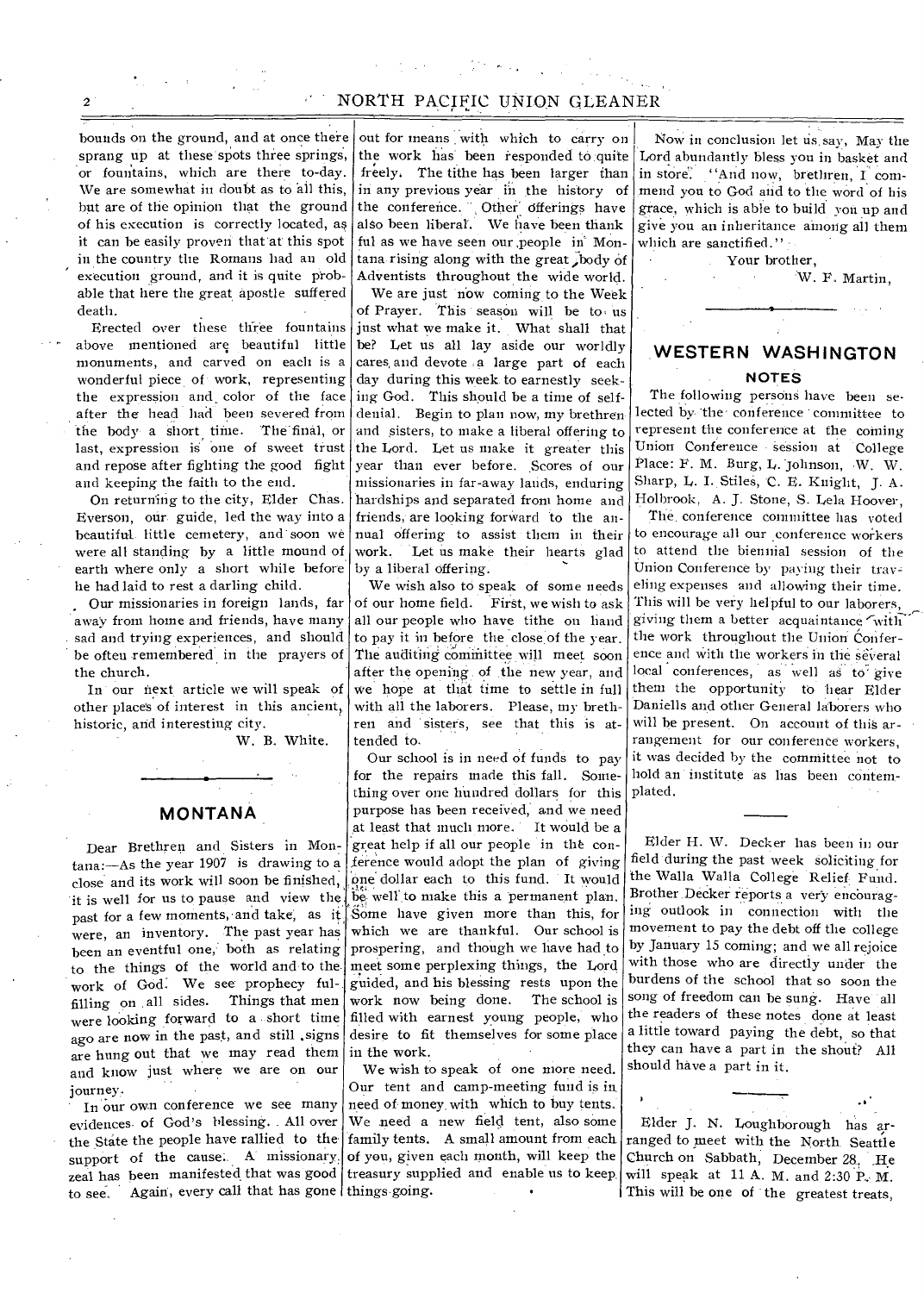that the church in Seattle. has had in a long time. There will he a large attendance from nearby churches no doubt; and the question will be, How shall we manage to seat them all? Still we urge everyone to come, for such as Elder Loughborough is, doesn't come very oft-And especially do we all need his instruction in view of the dangers of the present hour. Everybody come. <u>na a</u>ng

The writer, recently visited the church at Ferndale where he held several-meetings. The brethren and sisters of the ,,chtrch seemed to be encouraged; and the writer's heart was cheered by the good spirit of devotion and hopefulness with which he came in contact among them. Their church school taught by Hilma Pierson, numbers twenty-eight. They have a good outlook for their school. May the Great Teacher bless them.

In harmony with action by the conference committee, a new safe and a rinew typewriter have recently been purchased. These articles were much needed in the office. The committee's action also provided for papering the office rooms and otherwise improving appearances at head-quarters which work will soon be done. Our churches should .not forget the offering to the Sinking Fund on the third Sabbath of the month, as the money is needed to meet these expenses.

It is reported from the Meadow Glade School that several of the young people there have yielded to God and desire baptism. Elder Holbrook has gone there to give attention to this interest, and the writer who is now at Salem, Oregon, attending the Ministers' Institute for the Western Oregon Conference, will join him this week in the work there. Elder Loughborough will speak to the students of the school on the 16th and Professor Cady will visit the school this week.

Money is coming into the conference treasury quite freely on the \$150,000 Fund. We hope to finish up at least before the Union Conference session. Shall we not do it? Don't quit giving till it's done. "Lifting makes the burden lighter; lift Brother, lift."

The harmony of spirit, good will, good courage, and hope that we see among the churches and among the workers is a good omen. The work of God is going forward, brethren and sisters. We have looked for years for the very things that are now transpiring before our eyes, and if ever we have hoped, we have reason for it now. "Lift up your heads and rejoice for your redemption draweth nigh."

F. M. Burg.

#### **TACOMA**

In harmony with the wish of the Conference Committee, and as soon as I could arrange my work in Seattle for leaving. mywife and I came to Tacoma, which was early in October. It has been necessary part of the time since then to make quite regular weekly trips to the Conference Office, and it has somewhat broken into my work here. However, I am able now to give nearly all my time to the needs of this city.

Sabbath Oct. 5, I baptized three persons before leaving Seattle's suburban church (Green Lake) and five others also the Sabbath following, upon my arrival in Tacoma. My wife and I feel much encouraged at the outlook here as it has been a comparatively easy matter to secure the attention of as many people as we can consistently visit and study with together with what should be done for the church.

One incident came to my attention a day or two ago which well illustrates how others can help us in our finding those who seem anxious for light. One family living neighbors to , another where I hold Bible Studies regularly, humorously remarked to the latter that "they were selfish in having them alone", which I take to be as good as an invitation to visit them also. Our work is mostly of a private character at present.

The church here seems conscious of the need of a more thorough work of grace being accomplished. Under the energetic direction of the Sabbath-school Superintendent the Childrens' Missionary Society is distributing and selling a goodly number of Signs and many pages of tracts each week. The church Missionary Society is also doing some work in the same line.

These evidences of interest in the

spread of the message together with the anticipated blessings of the week of prayer encourage me to believe that we<sup>•</sup> are entering upon a great awakening which I trust will not wane until the work is done.

C. E. Knight.

## **VANCOUVER**

The work is onward in this place. I have now been here a month, holding public meetings in the church Sunday evenings and doing Bible work and distributing papers during the week. Some have been found who are inquiring for truth. At the three Sunday evening meetings we have had a few in<br>attendance not of our faith. The attendance not of our faith. church is taking a lively interest in circulating the missionary number of the Signs. We are looking for special blessings during the coming week of prayer.

J. J. Clark.

## **SOUTHERN IDAHO**

#### **BONNER'S FERRY**

The series of meetings conducted by Brother Charles J. Rider at this place was brought to a close last Sunday, and the results, aside from the great blessing received by those already in the truth, figure up about as follows: Eleven persons have taken their stand to keep the Sabbath according to the commandment; one other agrees to keep that day for the convenience of other members of his family, and we expect him to come into the truth soon. Others are interested but undecided. To-day a Sabbathschool was organized, with twenty present. A superintendent, secretary, treasurer, and two teachers, primary and senior, were elected. It was also decided to buy'ground and build a small church as soon as possible.

We-who have waited so long for something decisive to be done here thank God with all our hearts for this evidence of his great goodness, and take courage, looking for further results from these labors of our brother.

Adelbert C. Fry.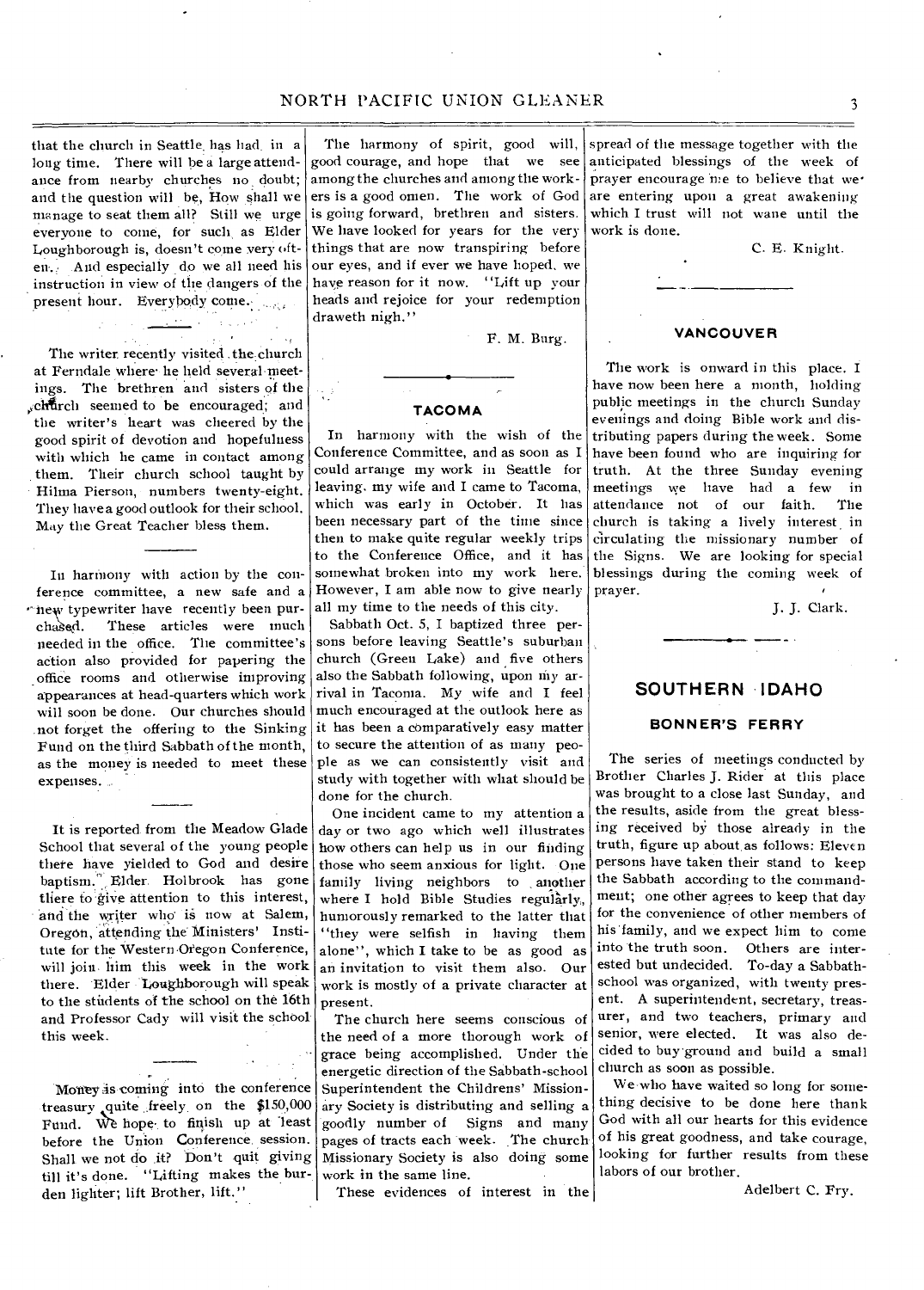## **UPPER COLUMBIA DUSTY, WASH.**

Last summer when it became apparent that there were not enough churchschool teachers in this conference to supply all the schools, Brother Catlin came to me and asked me if I would take a school this winter. At that time I was engaged in the tent work, and had never even thought of teaching. At first the idea did not appeal very strongly to me, but when the needs of that branch of the work were presented, the Lord impressed me that it was the very work in which I should engage, temporarily at least.

When we started the work here in Dusty there was an attendance of fifteen. Now, at the close of. seven weeks, the enrollment has reached twentyseven.

As I had had no training or experience, the difficulties at first seemed to be great, but the Lord has blessed wonderfully, and the school is prospering. Nearly all the children are Christians, and all manifest an excellent spirit.

How thankfnl I am that the Lord has revealed this truth to me and that I cau by his grace teach it to others! My prayer is that I may be willing to sit at the feet of the Great Teacher and learn of hint, so that my efforts to teach the children may be worthy of success:

E. N. Sargeant.

## **TO MINISTERS AND TEACHERS**

Those who teach the Word need not feel that they must search up some new and intricate subject to present to the churches. The most profitable subjects that can he presented are those that Christ dwelt upon when teaching his disciples and the multitudes that daily followed him. The common people heard him gladly.

When our ministers seek to present something that is new and strange to the common people, they are not following the custom of Christ. Sometimes the things they endeavor to present they do not themselves understand, and they lead minds away from the path of<br>truth and righteousness. Self. self! truth and righteousness. When will self die, and when shall we learn what it means to follow in the footsteps of Jesus?

Let us as ministers and teachers study the sermons of Christ, and by prayerful effort learn to comprehend the very spirit of these discourses. They are to be presented so that the common people can understand them. Let us study over and over again the fourteenth to the seventeenth chapters of John. The last sermons of Christ, and his last prayer for his disciples, contain precious instruction, the treasures of which, study as we may, we can never exhaust.

The work to be done in our churches should begin with our leaders. When they humble their souls before God, when they confess their sins and become truly converted, their lives will reveal the transformation within. Selfishness will be emptied from their hearts, selfconfidence will die, the disposition to dominate and control will disappear.

"Thus saith the Lord, cursed be the man that trusteth in man, and maketh flesh his arm, and whose heart departeth from the Lord. For he shall be like the heath in the desert, and shall not see when good cometh."

This is a representation of the man who does not humble his heart before the Lord, and give up his will to the This man has lost his discernment, and can not be trusted. And because he has rejected the warnings of God, he has greatly hindered the work of the Lord. He shall "inhabit the parched places of the wilderness, in a salt land and not inhabited."

Another class is represented in the next words of the prophet: "Blessed is the man who trusteth in the Lord, and whose hope the Lord is. He shall be as a tree planted by the waters, that spreadeth out her roots by the river, and shall not see when heat cometh; but her leaf shall be green; and shall not be careful in the year of drought, neither shall cease from yielding fruit.''

The prophet continues: "0 Lord, the hope of Israel, all that forsake thee shall be ashamed, and they that depart from thee shall be written in the earth, because they have forsaken thee, the<br>fountaiu of living waters. Heal me, fountain of living waters. 0 Lord; and I shall be healed; save me, and I shall be saved: for thou art my praise.

"Behold, they say unto me, Where is the word of the Lord? let it come now. As for me, I have not hastened from paper carefully and prayerfully. Perbeing  $t<sub>i</sub>$  a pastor to follow thee; neither haps five minutes are sufficient time for have I desired the woeful day; thou this. After this I ask for a contribution

lips was right before thee. Be not a terror unto me: thou art my hope in the day of evil. Let them be confounded that persecute me. and let me not be confounded: let them be dismayed, but let not me be dismayed; bring upon them the days of evil, and destroy them with double destruction."

We need to understand these Old Testament figures and representations. Let us give them earnest consideration. We are slow to realize that these things foretold by the Lord's servants have been fulfilled, and are being fulfilled in our present history.

God has provided. divine assistance for all the emergencies to which our human resources. are unequal. He gives the Holy Spirit to help in every strait, to strengthen our hope and assurance, to illuminate our minds and purify our hearts. He means that sufficient facilities shall be provided for the , working out of his plans. My ministering brethren, I bid you seek counsel from God. Seek him with the whole heart, and "whatsoever he saith unto you, do."

**THE WORK FOR THE SPECIAL NUMBER OF THE SIGNS** 

Mrs. E. G. White:/:

The following article appeared in the Workers' Bulletin, published by the Iowa Tract Society, under date of November 26, 1907. It contains so many good suggestions that we thought it best to place it before our readers, believing it would be helpful to them in their work with the Signs:

"Thinking the readers of the Bulletin would be interested in the plan tiow being so successfully used by the Spencer Church in handling the special number of the Signs, I will give an outline.

knowest; that which came out of my of twenty-five cents toward this good "After the usual greeting, I say, 'I am engaged in some missionary work; may I step in and show yon what I have to offer? I am selling this paper, and the entire proceeds go to extend the gospel in foreign lands. You will notice the frontispiece illustrates our Lord's great commission to his followers-to carry the gospel to every nation, tongue, and people.' Then I show them the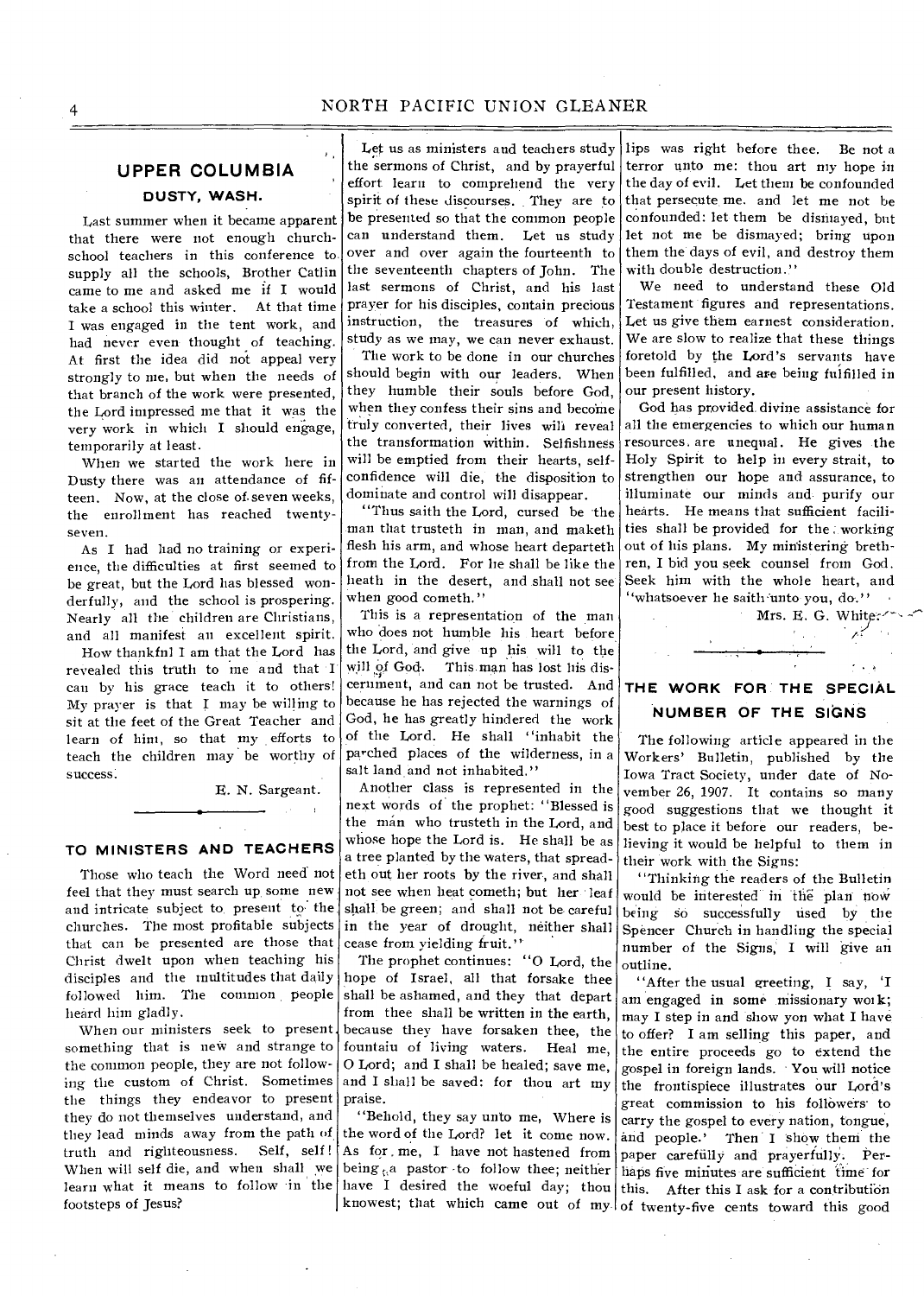work, and take out my pass-book to enter the name. And almost invariably I receive the donation together with the best wishes of the donor. My experience is that not more than one in twenty refuses to take the paper when presented in this way. Many hearts and homes may be reached in this way that could not be reached by other methods. The following week another call should be made, and you will find some who will give you a year's subscription.

"This number of the Signs is certainly the best ever offered the public, and, we should place• a copy in nearly every home in' Iowa. In addition to this we should also gather in quite a sum of money for a Week-of-Prayer offering. This will bring good cheer to the foreign mission board, and I am sure it will be an acceptable offering to the Lord.

'It is very helpful to paste a printed slip bearing the words, 'This paper is sold in the interests of foreign missions,' on the upper left-hand corner of the outside page. This will be a constant reminder of the object of your visit.

(Signed) "Jasper Wayne."

Orders for the Missions Number of the Signs, as well as for the Bible Readings Series, will be filled up to January 1, 1908. The publishers can not promise the full series after that date.

#### **THE IMPENDING CONFLICT**

A great crisis awaits the people of God. A crisis awaits the world. The most momentous struggle of all the ages is just before us. Events which for more than forty years we have, upon the authority of the prophetic word, declared to be impending, are now taking place before our eyes. Already the question of an amendment to the Constitution restricting liberty of conscience has been urged upon the legislators of the nation. The question of enforcing Sunday observance has become one of national interest and importance. We well know what the result of this move-<br>ment will be. But are we ready for the But are we ready for the issue? Have we faithfully, discharged the duty which God has committed to us, of giving the people warning of the danger before them?

gaged in this movement for Sunday enforcement, who are blinded to the results which will follow this action. They do not see that they are striking directly against religious liberty. There are many who have never understood the claims of the Bible Sabbath and the false foundation upon which the Sunday institution rests. Any movement in favor of religious legislation is really an act of concession to the papacy, which for so 'many ages has steadily warred against liberty of conscience. Sunday observance owes its existence as a socalled Christian institution to the "mystery of iniquity;" and its enforcement will be a virtual recognition of the principles which are the very corner-stone of Romanism. When our nation shall So abjure the principles of its government as to enact a Sunday law, Protestantism will in this act join hands with popery; it will be nothing else than giving life to the tyranny which has long been eagerly watching its opportunity to spring again into active despotism.

The National Reform movement, exercising the power of religious legislation, will, when fully developed, manifest the same intolerance and oppression that have prevailed in past ages. Human councils then assumed the prerogatives of Deity, crushing under their despotic power liberty of conscience; and imprisonment, exile, and death followed for those who opposed their dictates. If popery or its principles shall again be legislated into power, the fires of persecution will be rekindled against those who will not sacrifice conscience and the truth in deference to popular errors. This evil is on the point of realization.

When God has given us light showing the dangers before us, how can we stand clear in his sight if we neglect to put forth every effort in our power to bring it before the people? Can we be content to leave them .to meet this momentous issue unwarned?

There is a prospect before us of a continued struggle, at the risk of imprisonment, loss of property, and even of life itself, to defend the law of God, which is made void by the laws of men. In this situation worldly policy will urge an outward compliance with the laws of the land, for the sake of peace and harmony. And there are some who will even urge such a course from the scripture, "Let every soul be subject

powers that be are ordained of God."

But what has been the course of God's servants in ages past? When the disciples preached Christ, and him crucified, after, his resurrection, the authorities commanded them not to speak any more nor teach in the name of Jesus. "But Peter and John answered and said unto them, Whether it be right in the sight of God to hearken unto you more than unto God, judge ye. For we can not but speak the things which we have seen and heard." They continued to preach the good news of salvation through Christ; and the power of God witnessed to the message. The sick were healed, and thousands were added to the church. '"Then the high priest rose up, and all that were with him (which is the sect of the Sadducees), and were filled with' indignation, and laid their hands on the apostles, and put them in the common prison."

But the God of heaven, the mighty Ruler of the universe, took this matter into his own hands; for men were warring against his work. He showed them plainly that there is a ruler above man, whose authority must be respected. The Lord sent his angel by night to open the prison doors; and he brought forth these men whom God had commissioned to do his work. The rulers said, "Speak not at all, nor teach in the name of Jesus;" but the heavenly messenger sent by God, said, "Go, stand and speak in the temple to the people all the words of this life.''

Those who seek to compel men to observe an institution of the papacy, and trample upon God's authority, are doing a work similar to that of the Jewish leaders in the days of the apostles. When the laws of earthly rulers are brought into opposition to the laws of the Supreme Ruler of the universe, then those who are God's loyal subjects will be true to him.

We as a people have not accomplished the work which God has committed to us. We are not ready for the issue to which the enforcement of the Sunday law will bring us. It is our duty, as we see the signs of approaching peril, to arouse to action. Let none sit in calm expectation of the evil, comforting then- selves with the belief that this work must go on because prophecy has foretold it, and that the Lord will shelter his people. We are not doing the will of God if we sit in quietude, doing There are many, even of those en- unto the higher powers. . . . The nothing to preserve liberty of conscience.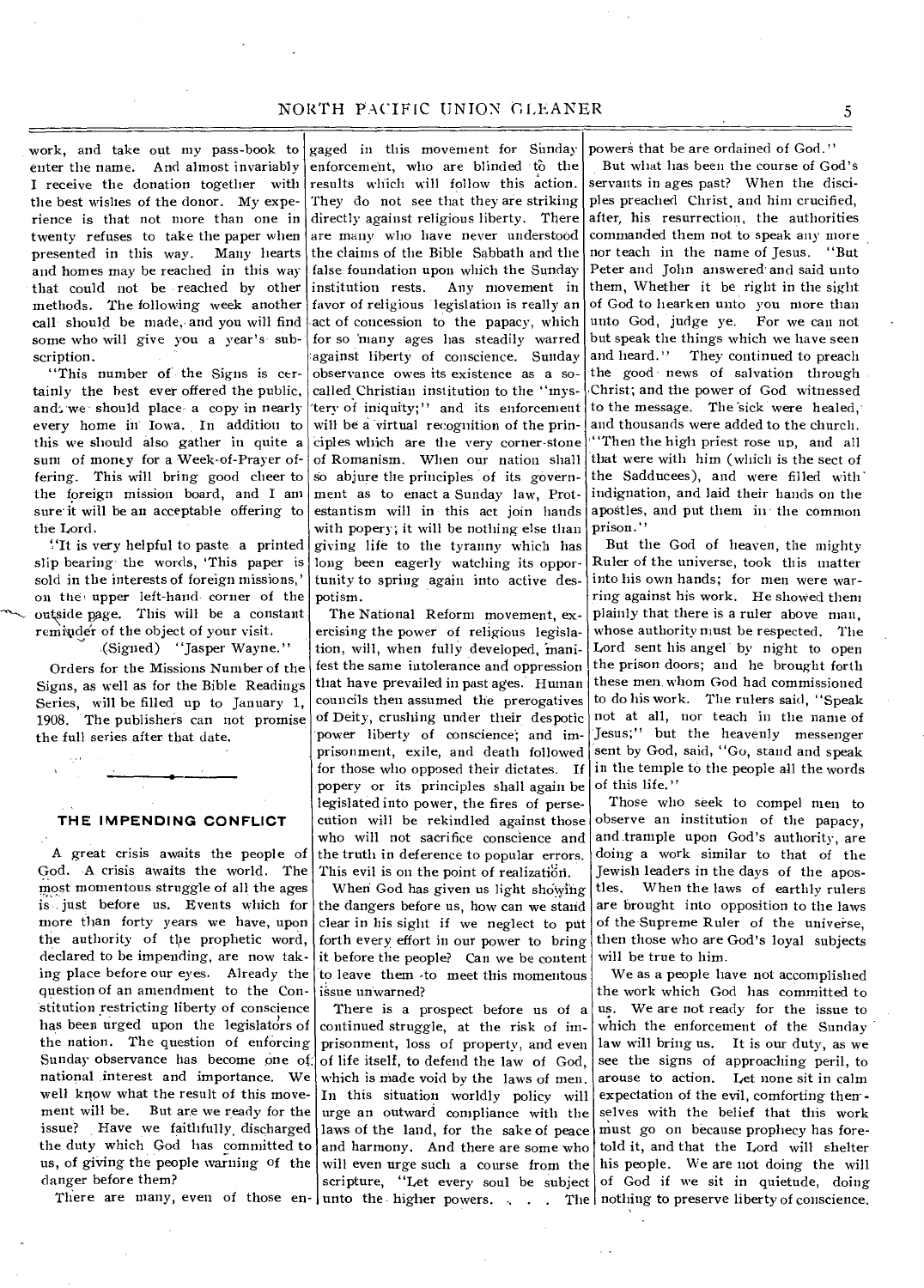## 6 NORTH PACIFIC UNION GLEANER

Fervent, effectual prayer should be ascending to heaven that this calamity may be deferred until we can accomplish the work which has so long been neglected. Let there be most earnest prayer, and let us work in harmony with our prayers. It may appear that Satan is triumphant, and that truth is overborne with falsehood and error; the people over whom God has spread his shield, and the country which has been an asylum for the conscience-oppressed servants of God and defenders of his. truth, may be placed in jeopardy. But God would have us recall his dealings with his people in the past, to save them from their enemies. He has always chosen extremities, when there seemed no possible chance for deliverance from `Satan's workings, for the manifestation of his power. Man's necessity is God's opportunity. It may be that a respite may yet be granted for God's people to awake and let their light shine. If the presence of ten righteous persons would have saved the wicked cities of the plain, is it not possible that God will yet, in answer to the prayers of his people, hold in check the workings of those who are making void his law? Shall we not humble our hearts greatly before God, flee to the mercy-seat, and plead with him to reveal his mighty power?—Testimony for the Church, No. 33.

Let us all go preaching. Send polished Paul up to Athens and plain Bartholomew down among . the fishing smacks by the sea. Do not look so anxiously into your pockets for your diploma from Yale, or your license from presbytery. If the Lord does not send you into the ministry, no canon of the church can shoot you into it. But if He has put His hand on your head, you are ordained, and your working apron shall be your robe and the anvil your pulpit; and while you are smiting the iron, the hammer of God's truth will break the flinty heart to pieces. Peter never was a sophomore, nor John a freshman. Harlan Page never heard that a tangen. to the parabola bisects the angle formed at the point of contact by a perpendicular to:the directrix and a line drawn to by the December number of Life and the focus. If George Muller had at-Health, those who do not use tobacco tempted experiments in a philosopher's laboratory, he would have soon blown this time. While it makes clear the fact

grandly useful, were never struck on commencement stage by a bouquet flung from the ladies' gallery. Quick! Let us find our work. You preach a sermon; you give a tract; you hand a flower; you sing a song; you give a crutch to a lame man; you knit a pair of socks for a foundling; you pick a splinter from a child's finger. Do something. Do it now. Christ will soon come.— Selected.

## **THE MORNING WATCH CALEN-DAR**

In harmony with the recommendation of the Sabbath-school and Young People's Convention held at Mt. Vernon, Ohio, last summer, the General Conference Young People's Missionary Volunteer Department has prepared a calendar adapted for daily morning prayer and Bible study. There is a Bible text for every day in the year, and suggestions for supplementary reading in the spirit of prophecy for those who can do it. There are also recommended subjects for special prayer.

This plan has brought great blessings to our' young people wherever carried out. Systematic Bible study and prayer are two of the daily essentials to a successful Christian life. What a power it would bring into the lives of our young people if they would conscientiously devote thirty minutes every day to quiet communion with God! This calendar will help you.

Send to your conference secretary of young people's work for a copy at once, that you may begin on New Year's morning. Price, six cents. Stamps accepted. The directory of all our conference young people's secretaries in the United States was given in the Instructor of Deceniber 10.

> M. E. Kern, Ch. 'Gen. Conf. M. V. Dept.

#### **LIFE AND HEALTH FOR DECEMBER**

himself up. And hundreds of men, that the tobacco habit is a strong factor cents a copy. While anyone who likes tobacco will be interested in, and especially benefitted will recognize in it a timely message for

in Race Degeneracy; that it affects the brain and nervous system of all; cites the evil effects of even the fumes of tobacco upon other members of the family; proves that tobacco poison renders the majority of its victims color-blind; explains the evil effects of tobacco in the schools; shows that the tobacco habit is an inheritance in many cases, it furnishes valuable suggestions based upon personal experiences on the prevention, treatment, and cure of the tobacco habit.

This number of Life and Health should be widely circulated in all communities. It will be appreciated by thousands. The people will purchase .it, and will enable the workers to receive a good remuneration for their trouble in bringing it to them. Life and Health workers everywhere are reporting favorably on December sales.

Wholesale price to agents 4 cents; retail, 10 cents a copy.

#### **WHO SMOKES?**

The majority of men, many boys, and some women use tobacco in some form. Do they really sense the injury they' receive from this habit? Do you not believe many would quit it if they did? Can men comprehend spiritual things when their minds and bodies are poisoned with the fumes of tobacco? What, then, is our duty toward file great majority of men at this time? Is there any way we can help them? Have you seen the December number of Life and' Health? Do you know it contains a compilation of facts about tobacco-using unequaled by any publication now before the public? Do you know that men who use tobacco gladly purchase this number of Life and Health? Do you know that while helping men in their misfortune in acquiring this destructive ,habit they will pay you more for your service than you can make at any ordinary, or even skilled, labor? Do you not think yOtt would better order 100 copies of the December number of Life and Health and sell them in your community? Who can estimate the possibilities for good in an effort of this kind? Who can conceive of the misery that may multiply on account of neglecting an opportunity of this nature?

Send for whatever. number- you think you can sell, and ask for a canvass that will tell you all about how to go to work.

Wholesale price, 4 cents; retail, 10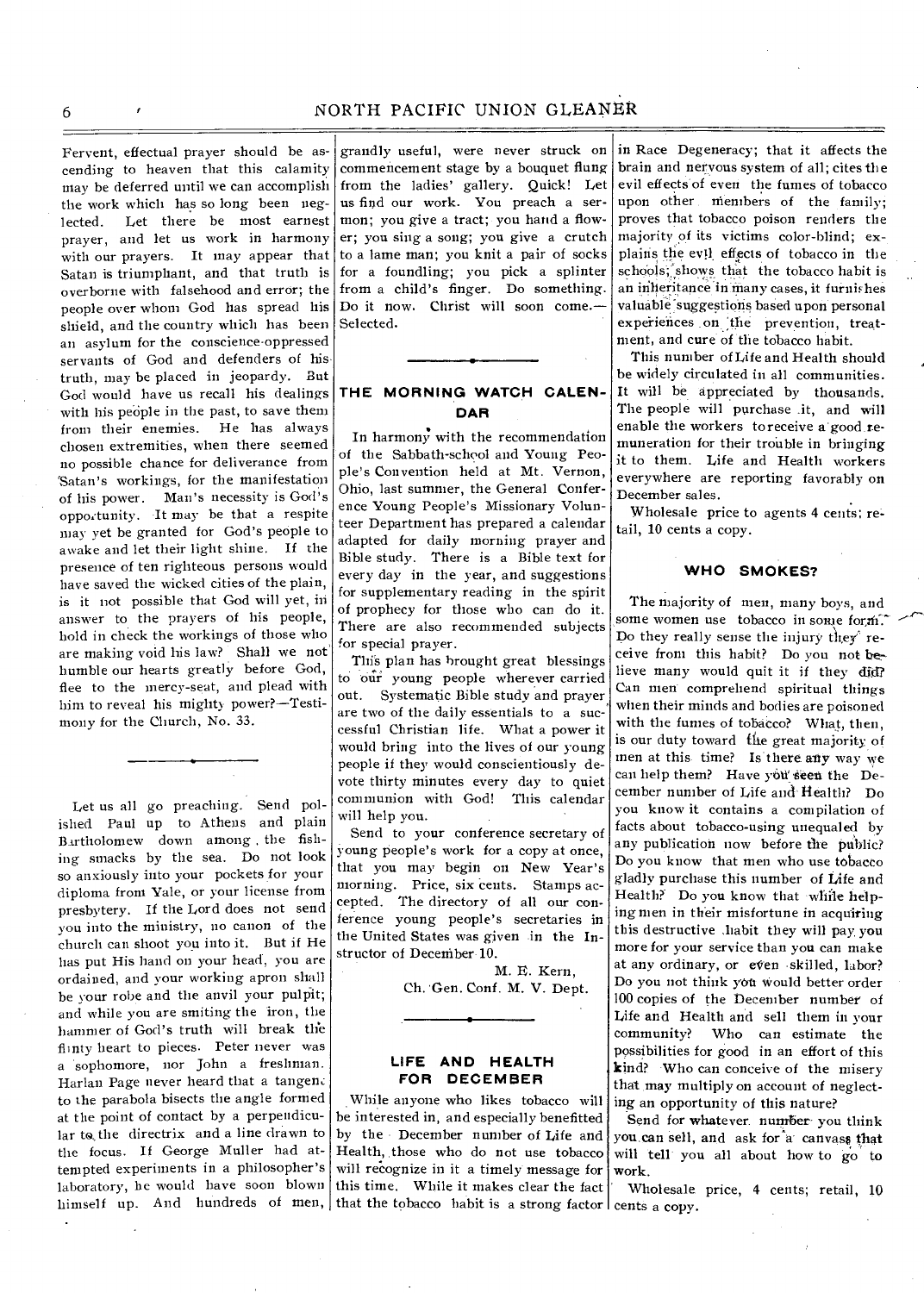#### **• SPECIAL . OFFER**

To all who will between now and December 31, 1907, send us 50 cents for the Gleaner, the paper will be sent till December 31; 1908.

 $\sim 10^{-1}$ 

To those whose subscriptions expire during November and prior to December 25, 1907, who will send us \$1.00 and the name of one new subscriber, we will renew their subscription to the close of 1908. Send your subscription to C. H. Castle, Box 429, Walla Walla, Wash., and'DO 'IT NOW.

**NOTICE** 

Owing to a. misunderstanding in some parts of the field in reference 1 other meetings we have been obliged to change the date of our annual meeting in British. Columbia from December 27-31 to January 17-21. We will ask all our brethren to make a careful note of this change. We have also written to'the churches and scattered Sabbathkeepers as far as possible.

We -have been obliged to change the tinge of our Annual Meeting to Jan 17-21, 19O8. A meeting of the British Columbia Association of Seventh-day Adventists is called at nine o'clock A. M., Jan. 21, in the Manson Industrial Academy Port Hammond, B. C. for the election of officers and the transaction of such other business as may come before it.

The Annual Meeting of the British Columbia Conference of Seventh-day Adventists will be held on the school farm, Port Hammond, B. C., Jan. 17- 21, for the election of officers and the transaction of such other business as is usual at such meetings. The first meeting will be held on Friday, Jan. 17, 1908, at '3 o'clock P. M.

> E. L. Stewart, Pres. **B. C. Conf.**

Aillirmail for Carl B. Weaks, General Misibnary Agent for the North Pacific Union, should be addressed to College Place, Washington.

**NOTICE.** 

## **WALLA WALLA COLLEGE.,**

A GOOD TIME TO ENTER

The second semester. of school at Walla Walla College begins January 15> and continues to the middle of May' 1908. This is a good time, for new. students to enter, as .new classes will be formed in several subjects at that time. If you can not spend the whole year, why not spend a half-year at Walla Walla College. A whole loaf is better than a half, but a half-loaf is better than none at all. Hurry up' and get ready to act your part in the closing work. A calendar will be sent on application. Address the undersigned at College Place, Wash.

M. E. Cady, - President.

## **NORTH PACIFIC UNION . CONFERENCE**

| RECEIPTS FOR NOV. 1907   |  |                      |           |                 |
|--------------------------|--|----------------------|-----------|-----------------|
| $\mathrm{Tithe}$ :       |  |                      | \$171911  |                 |
| Second tithe             |  |                      | $-94270$  |                 |
| Annual Offering          |  |                      |           | $1\, , 50$      |
| Colored work             |  |                      | .643.46   |                 |
| Denial Box .             |  |                      | 29 31     |                 |
| E. Caribbean School      |  |                      |           | 100             |
| Foreign Missions         |  |                      | $-238.24$ |                 |
| First-day Offerings      |  |                      | 317 06    |                 |
| Huntsville School        |  |                      |           | 240             |
| Harvest Ingathering      |  |                      |           | 33 15           |
| India                    |  |                      |           | 12 50           |
| Kingston Relief          |  |                      |           | 4 75            |
| Literature for the Blind |  |                      |           | 6 10            |
| Mid-Summer Offering -    |  |                      |           | 26 30           |
| Nyassaland Mission       |  |                      |           | 3 81            |
| \$150,000 Fund           |  |                      | 313 59    |                 |
| S. S. Offering           |  |                      | 1314 10   |                 |
| Southern Field           |  |                      | 499 90    |                 |
| Spartansburg church      |  |                      |           | 1 00            |
| Thibet                   |  |                      |           | 2S <sub>0</sub> |
| Gleaner                  |  |                      |           | 40 50           |
| Walla Walla College      |  |                      | 2248 00   |                 |
| Interest                 |  |                      | 214       | 10              |
| Orphans                  |  |                      |           | 50              |
| Passage to India         |  |                      |           | 46 90           |
| Indian Bay Mission       |  |                      |           | 50              |
| Total                    |  | C. H. Castle, Treas. | \$866289  |                 |
|                          |  |                      |           |                 |

Let the overseers of the churches enreach the "Standard of Attainment." | a rich blessing from the dear Lord.

**ITEMS** 

We have a very interesting and encouraging report this week from Bonner's Ferry, Idaho.

Elders White and Breed attended the Ministerial Institute at Salem, Oregon, • and report a profitable time.

The letter from Montana in this issue of the Gleaner is interesting, and the suggestions made are worthy of consideration by all our people.

A. V. Oliver made a visit to College Place from Portland. We understand Brother Oliver will locate at Wenatchee and take up colporteur work.

Will those having funds to remit to the treasurer of the North Pacific Union Conference please do so by post office money order as far as consistent.

We invite our readers to send to the Gleaner brief reports of the seasons of prayer as experienced in their churches. These experiences will be 'read with interest. Please act upon the suggestion.

Elder **H.** W. Decker has been spending some time in the Western Washington Conference in the interest of the Walla Walla College debt, and we understand has met with encouraging results.

Notices of expiration of quite a number of subscriptions have been sent out for December, and we hope to receive prompt renewals so that the paper may not be discontinued.

courage the young people to prepare 'to prayer was begun in a manner to insure Last Sabbath was a blessed occasion for the Walla Walla church. Elders Hill and Washburn were present and the Spirit of God was manifegted in a marked degree. Thus the week of